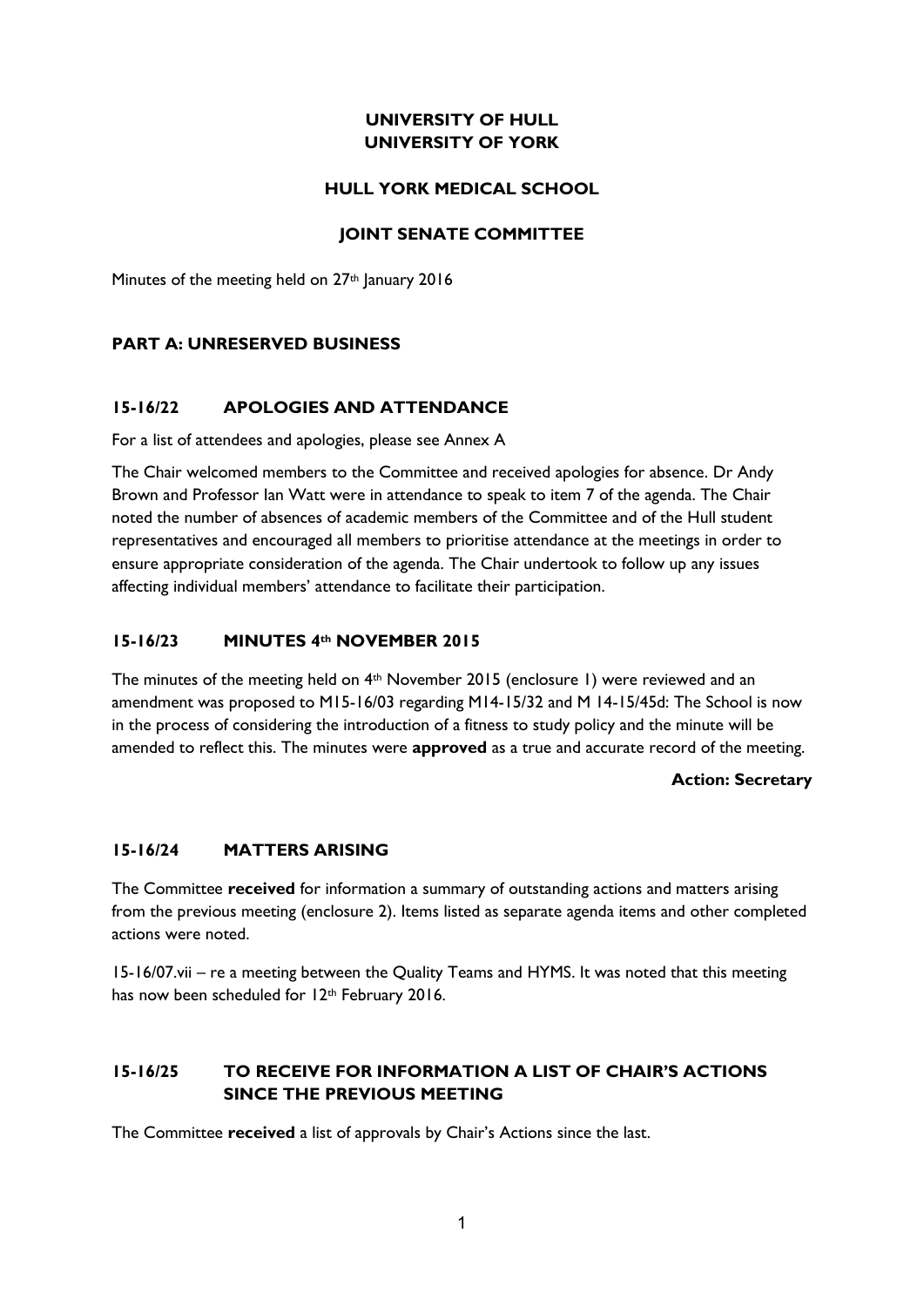## **15-16/26 TO CONSIDER MATTERS RAISED BY STUDENT REPRESENTATIVES**

The Graduate Students' Association (York) and York University Students' Union had no items to bring to the Committee's attention.

No points were brought to the Secretary's attention ahead of the meeting by the Hull University Union representatives for discussion or information in their absence.

# **15-16/27 TO RECEIVE A WRITTEN REPORT FROM THE DEAN**

a) The Dean introduced his report (enclosure 4), highlighting:

i) That the implementation of new professional support structures was complete and that the impact of these changes was being monitored;

ii) New posts will be filled in the near future and that these will enhance the core strength of the faculty, including in the field of palliative care;

iii) A grant had been received enabling the building of a new Palliative Care Research Centre to be based at Hull;

iv) The School had experienced some delays at Hull in confirming research approvals through the University's legal office which the Dean was in discussions to address;

v) The research report attached to the Dean's report showed that research income is at its highest in recent years;

vi) Construction has begun on the new Health Hub building at Hull which is due to open in summer 2017;

vii) The recruitment process for the 2016 cohort of MBBS students has just finished and there has been a 20% increase in home applications and a 30% increase in overseas applications which is very encouraging.

b) The Chair commended the School on: the encouraging admissions; the widening participation activities detailed in the report; the proactive preparations being made for the next REF.

c) The Chair informed the Committee of proposals being drafted at Hull and referred to in the Dean's report to restructure the University's faculties and schools. If progressed, it is anticipated that HYMS will join with related Schools at Hull to form a new faculty. Of direct relevance to the Committee, this could have implications for Hull student representation on it in the future.

The Dean added further explanation of the current asymmetry of HYMS' organisational identity at York and Hull and that the proposed changes would give a more similar status at both institutions. It was suggested that should the restructuring be implemented it might be productive for the Committee to request that the Joint Board reviews the governance structures in place to oversee the work of the School in order to ensure they remain fit for purpose.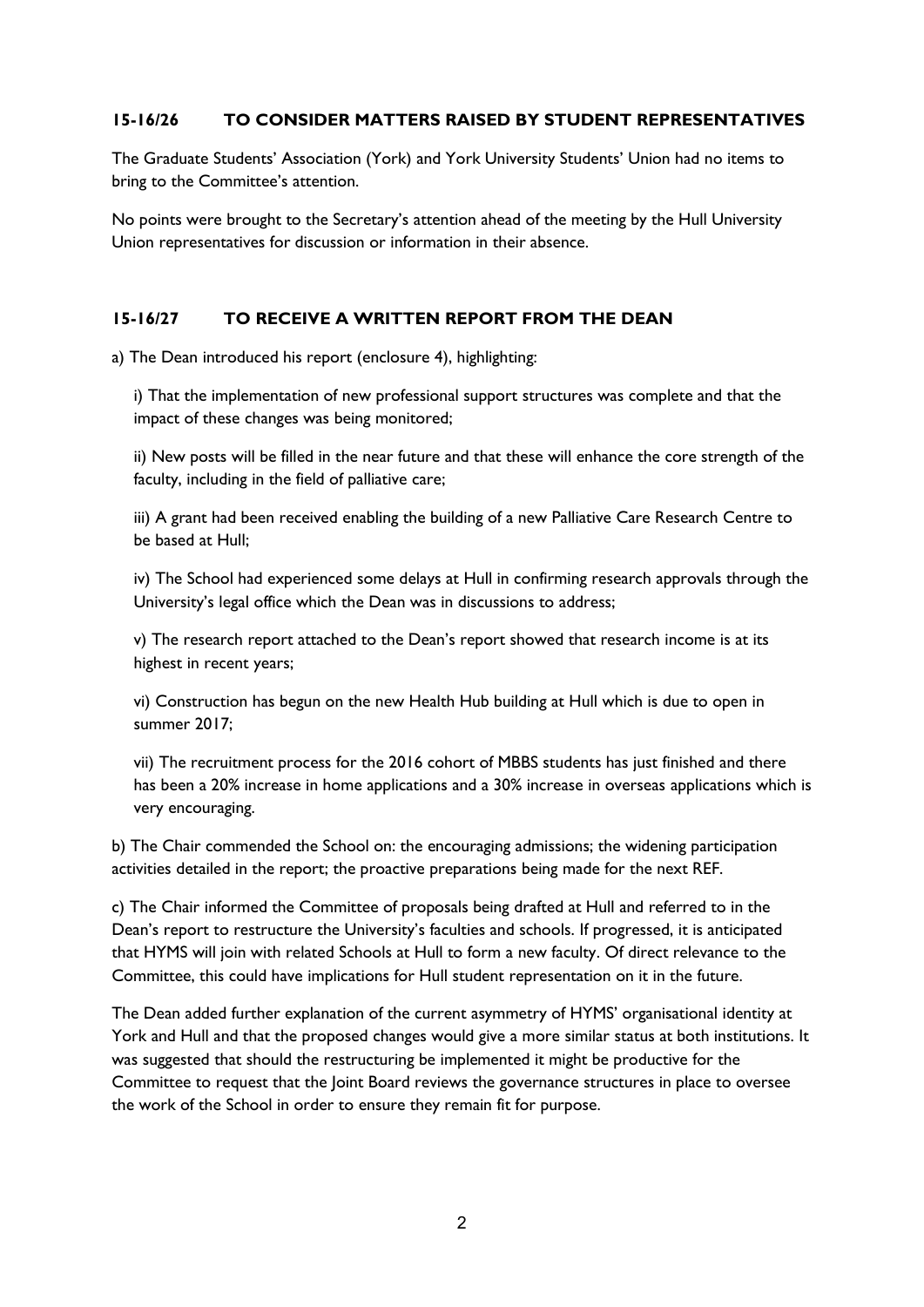# **15-16/28 TO CONSIDER AND APPROVE A NEW POSTGRADUATE PROGRAMME LEADING TO AN MSc IN PHYSICIAN ASSOCIATE STUDIES**

- a) The Committee considered a proposal (enclosures 5a-g) to introduce a two year full-time professional/ practice masters programme: MSc in Physician Associate Studies from September 2016 which would provide the qualifying award for graduates to take the national entry examination to register and work as a Physician Associate (PA). The proposal was introduced by Dr Andy Brown, Chair PA Curriculum Development Group and Professor Ian Watt, Chair PA Steering Group. NHS commissioners have confirmed an initial cohort of 30 students and the programme will be marketed primarily to recent life sciences graduates wishing to enter a clinical profession.
- b) The Committee was informed that PA is a relatively new profession within the NHS and that numbers of practitioners is increasing to meet workforce demands. Students would complete the academic and clinical masters programme to meet both the competencies and standards of the national curriculum for Physicians Associates provided by the UK and Ireland Universities Board of Physicians Associate Education and the QAA masters degree characteristics for professional/ practice awards. Students would also be able to exit the programme early with a PG Certificate in Professional Health Studies which would not entitle the student to register and practice as a Physician Associate.
- c) Before considering the proposal in detail, the Committee considered and **approved** the School's request to table a change to the proposed programme. The proposal as discussed by the Committee was therefore one to deliver 140 of 180 credits within the School and to use two 20 credit modules provided and taught by the Faculty of Health and Social Care (FHSC) at Hull. This included the tabling of an outline of a new Independent Study Module. The amendment removed the earlier inclusion of modules provided by the Department of Health Sciences (DoHS) at York and would centre the programme entirely at the University of Hull and clinical placement locations. The Committee was content to **approve** the consideration of the requested amendment as it was explained that it had been made following feedback received from the external assessors and others about the extent to which the proposal met the masters degree characteristics for a suitable proportion of research methods and skills training and assessment. The proposers assured the Committee that the removal of the DoHS modules would not affect the ability to meet the specified requirements for taught content which was fully covered by the already proposed modules. Locating the programme at Hull would also provide practical efficiencies and aid cohort building. The workforce need in the east of the HYMS region added to the practical justification for a focus in Hull.
- d) It was noted that the academic and final approval of the programme would be contingent on planning approval by both Universities which the COO was arranging with the respective Planning bodies.
- e) The Committee recommended that the revised programme should be sent to the external reviewers to request their fresh consideration of the proposal;
- f) The Committee recommended that the entry requirements for the programme on the programme specification, to be mirrored in the marketing material as appropriate, should clearly state the admissions criteria for the intended student cohort including English language standards for the admission of any international students;
- g) In discussing the proposed 30 credit Independent Study Module (ISM) it was noted that:
	- i) This would run throughout year two and complement the Clinical Skills and Practice II and III modules in which research methods and skills would principally be taught;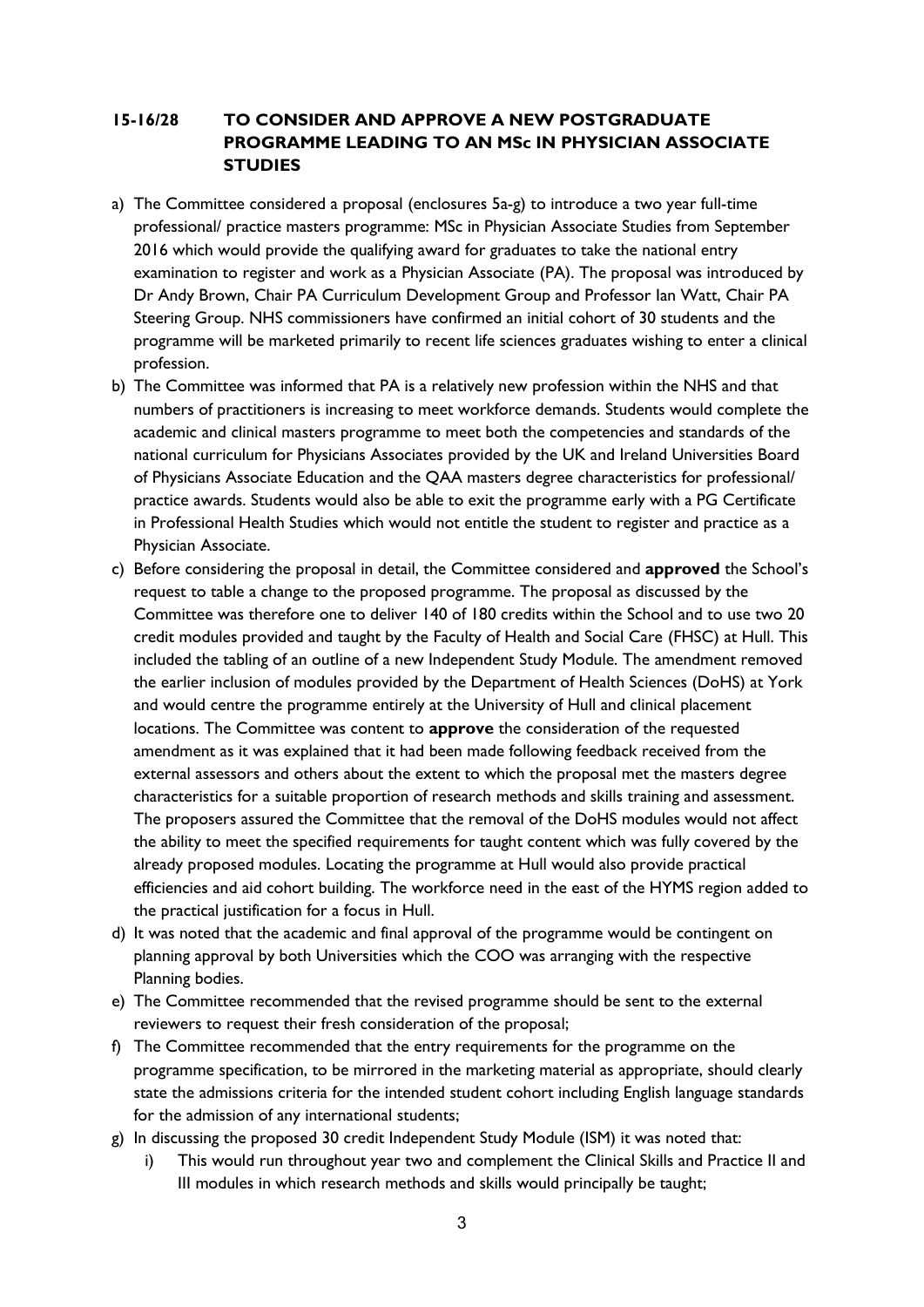- ii) The module would enhance the programme's focus on evidence-based health provision by engaging students in a Service Improvement Programme embedded in their year two clinical placements;
- iii) The undertaking of an ISM before the taught elements of a masters had been completed might be contrary to HYMS regulations for postgraduate study and that appropriate HYMS and University regulations should be checked to determine compliance or the need for this to be registered as an exception. The Secretary offered to advise the School as required;

## **Action: Chair BoS and HJSC Secretary**

- iv) A full module descriptor should be produced for the ISM as part of the final approval of the programme.
- h) The Committee recommended that the programme and module documentation, particularly Clinical Skills and Practice II and III, be thoroughly reviewed to ensure it accurately represented the programme in its revised form, with particular attention to:
	- i) The programme learning outcomes to account for changes to the modules included in the programme and to appropriately reflect the research methods and skills incorporated;
	- ii) The assessment matrix to accurately record the variety and distribution of assessment methods throughout the programme;
	- iii) The reassessment task on the Introductory Medicine for Physician Associates module.
- i) The Committee was concerned about staffing levels and expertise to both meet the needs of the programme in its development and implementation and without compromising MBBS teaching. The School confirmed that in the short-term development work would draw on offers of support received by NHS and academic colleagues, including a local PA and that appropriate honorary appointments would be made to facilitate development. In the medium- to longer-term vacancies would be advertised to provide sufficient teaching staff for the programme and that could also add to MBBS teaching. The Committee was satisfied that resourcing issues were being dealt with but requested that a short written explanation of staffing measures in place and proposed be submitted with the final version of documentation to record this.
- j) The Committee **approved** the proposed start date of September 2016 after a thorough discussion of the respective risks of delaying introduction until 2017. The School explained that local competitors were introducing programmes in 2016 and that if HYMS did not there was a real risk that these competitors would take local clinical placement opportunities from HYMS for its PA students and reduce HYMS' capacity to manage placements of both PA and MBBS students to avoid compromising any students' clinical experiences. It was noted that demand for student places outstrips supply, aided by generous financial support packages for students, and that HYMS would benefit from entering the market at this point in time. The Committee recognised the potential value of delaying the programme to give greater space for development work, but agreed that the measures in place to progress the proposal and the risks of competition for placements outweighed these concerns.
- k) The Committee noted that the addition of the PA programme would require a review of HYMS policies, procedures and codes of practice to ensure that PA students are accounted for.

### **Action: Chair BoS**

l) The Committee noted that the use of two FHSC modules required consideration of which regulation PA students on the modules would fall under to ensure equity of treatment and clarity of such as consideration of mitigating circumstances and of how marks from the modules would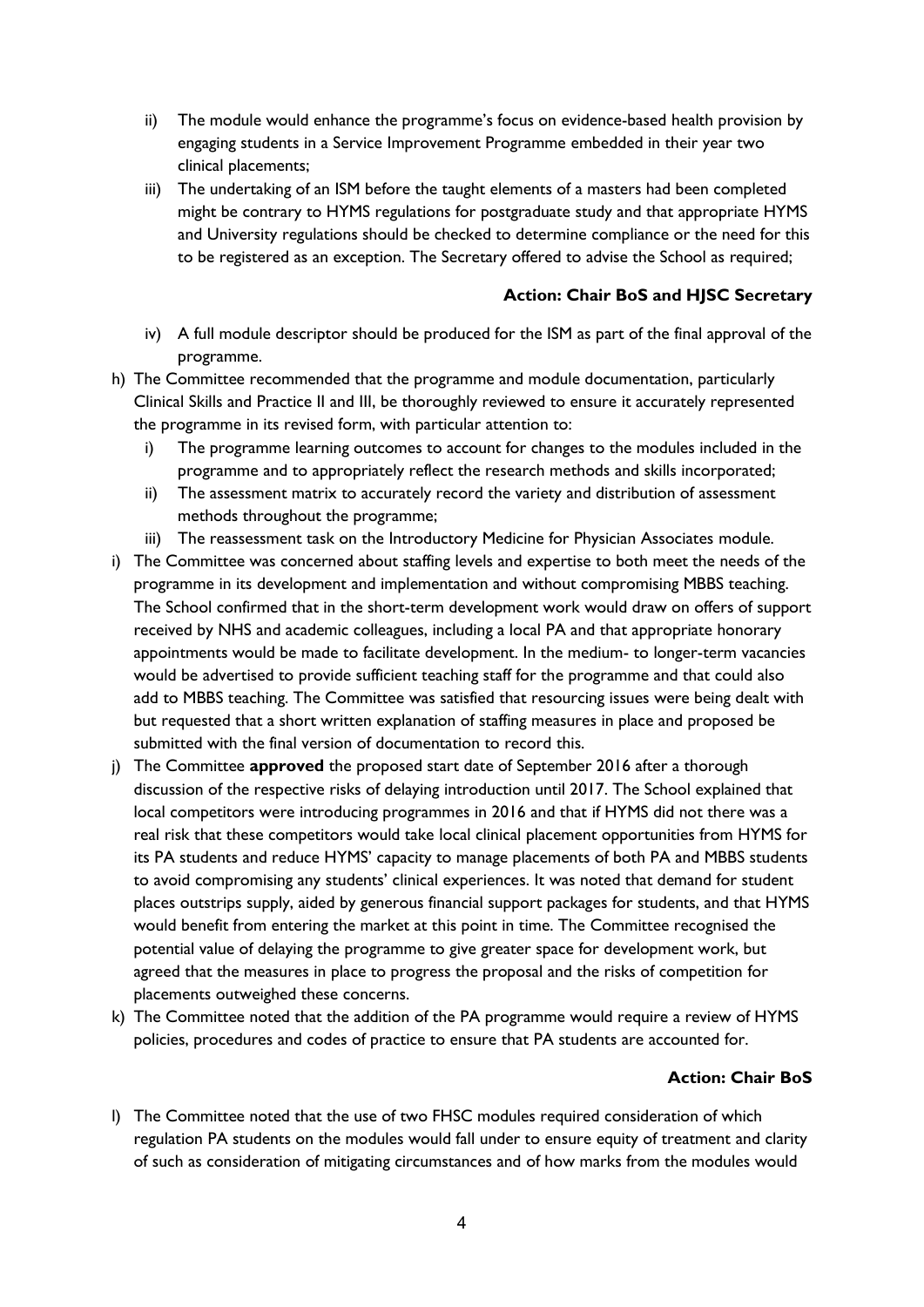be incorporated into the HYMS programme. The Chair Board of Studies confirmed he had begun discussions to address this.

# **Action: Chair BoS**

- m) The Committee **approved** the proposal to introduce the MSc in Physician Associate Studies in September 2016 subject to:
	- i) Planning approval being obtained from both Universities;
	- ii) Revision of the programme and module documentation, including entry requirements, programme structure, learning outcomes and assessments as detailed above;
	- iii) Confirmation that the proposed Independent Study Module would comply with the relevant regulations or that an exception from the regulations could be justified;
	- iv) The views of the external assessors regarding the revised programme being sought and responded to as appropriate;
	- v) The receipt of a written explanation of measures to ensure sufficient staffing of the programme;
	- vi) Assurances that the marketing of the programme would make explicit what applicant background was expected to complement the listed entry requirements on the programme specification;
	- vii) The satisfactory outcome of discussions regarding the academic governance of students on the FHSC modules.

# **Action: Chair BoS**

- n) The Chair confirmed that the programme could be advertised after planning approvals had been obtained.
- o) The Committee agreed that it was appropriate for the Chair Board of Studies to approve the revisions by Chair's Action and that final academic sign-off of the programme could be by HJSC Chair's Action, with the Committee being consulted further should issues of significant substance arise.

# **Action: Chair BoS**

# **15-16/29 TO DISCUSS A PAPER DETAILING AND REFLECTING UPON INCREMENTAL MODIFICATION TO THE MSc IN HUMAN ANATOMY AND EVOLUTION AND ANY POTENTIAL IMPLICATIONS FOR PROGRAMME APPROVAL PROCESSES AT THE UNIVERSITIES**

The Committee **discussed** a paper submitted by the programme director for the MSc in Human Anatomy and Evolution (enclosure 6) following a request by the Chair who had observed that a number of modifications had been proposed and approved since the programmes introduction. The Chair explained his concern that the extent of modifications should not substantially affect the character of the programme and its intended learning outcomes so as to fall short of the QAA's expectation for monitoring and revalidating programmes subject to substantial cumulative revision.

The Committee was largely satisfied that the detail of modifications and their justification as clearly explained by the programme director did not give cause for concern, but the Committee **approved**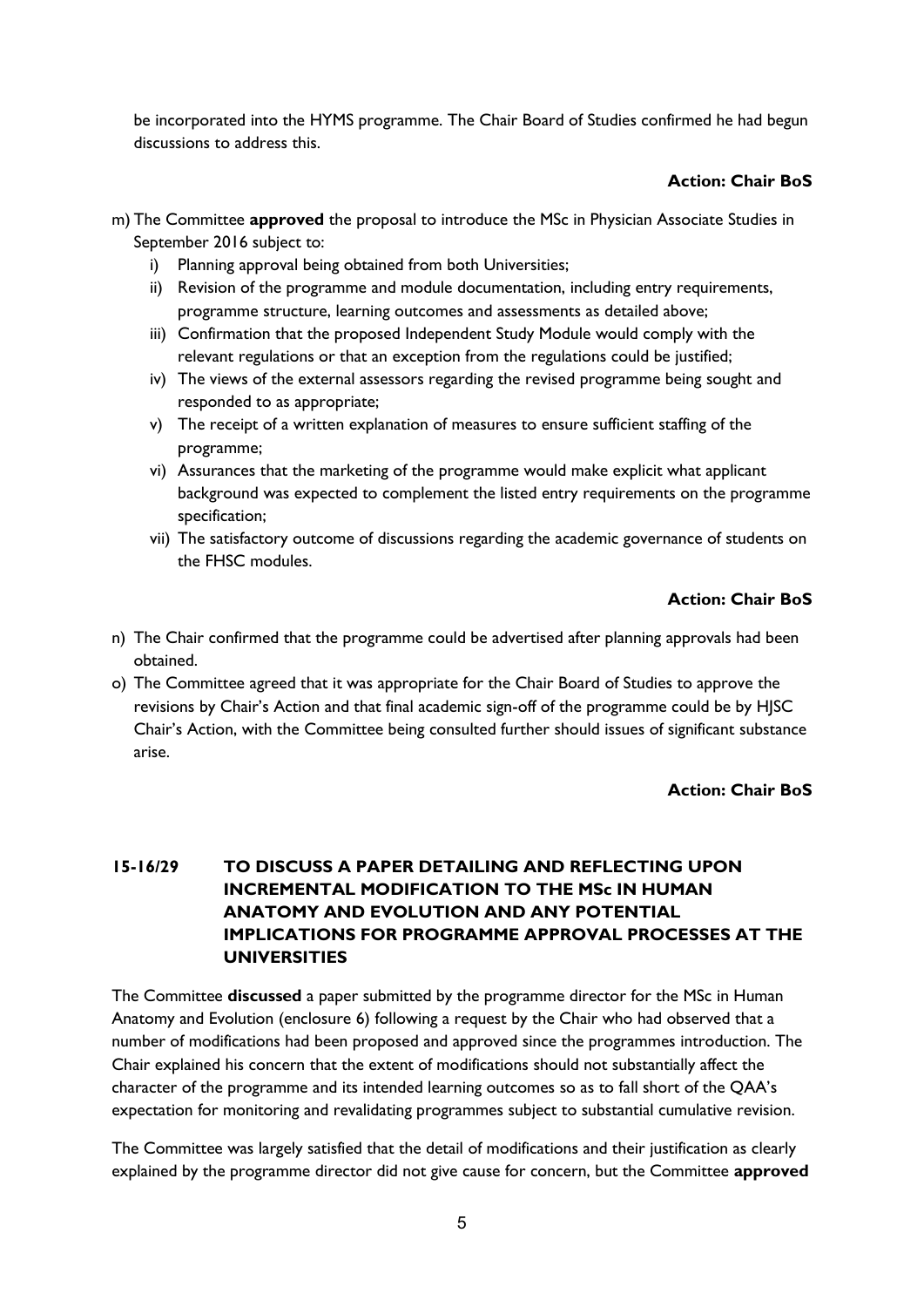the recommendation that the programme director undertakes a mapping exercise of the original and current learning outcomes to highlight any areas of divergence in order that a final assessment could be made of any need for additional scrutiny or revalidation. The mapping could be reviewed by Chair's Action.

**Action: Chair BoS**

# **15-16/30 TO CONSIDER AND APPROVE A REVISED CODE OF PRACTICE ON ACADEMIC INTEGRITY AND CONDUCT**

The Committee considered a revised Code of Practice on Academic Integrity and Conduct (enclosure 7) introduced by the Chair BoS. It was noted that the revised Code was proposed to account for recent changes in the governance structures within the School and the opportunity this additionally created to improve the Code's alignment with related areas such as fitness to practise.

The Committee recommended that the Board of Studies confirms that the intended revisions it proposed to sections 4.1 and 7.2.3 at its December meetings had been appropriately incorporated into the proposed paper.

The representative from the Graduate Students' Association also drew the Committee's attention to an apparent related inconsistency in the appeals information that became evident on reading the proposed Code (section 9.1). The Committee recommended that the timeframe for completing the appeals process in the Guidance Notes for Academic and Fitness to Practise Appeals (page 5) is amended in line with the timeline in the Code of Practice for Academic and Fitness to Practise Appeals. Further, the GSA representative requested that references to the students' union in the proposed Code be expanded to explicitly include the GSA as a source of support to postgraduate students.

It was also suggested that an annual report on the number of academic misconduct cases and the demographic characteristics of students involved be received by the Committee mirroring the similar reports received by the Universities on misconduct in departments/ schools. The Chair Board of Studies was asked to confirm if such a reporting mechanism exists currently and if not to discuss with the Chair HJSC an appropriate course of action.

The Code of Practice was **approved** subject to the amendments detailed. The amended Code would be signed off by Chair's Action after which it could be implemented immediately.

**Action: Chair BoS**

# **15-15/31 TO CONSIDER AND APPROVE THE ANNUAL PROGRAMME REVIEW REPORT, EXTERNAL EXAMINERS REPORT LOGS FOR MBBS AND POSTGRADUATE TAUGHT PROGRAMMES AND SCHOOL RESPONSES, AND THE ACTION PLANS FOR MBBS AND POSTGRADUTE PROGRAMMES**

The Committee considered and **approved** the Annual Programme Review report, external examiners report logs for MBBS and postgraduate taught programmes and school responses, and the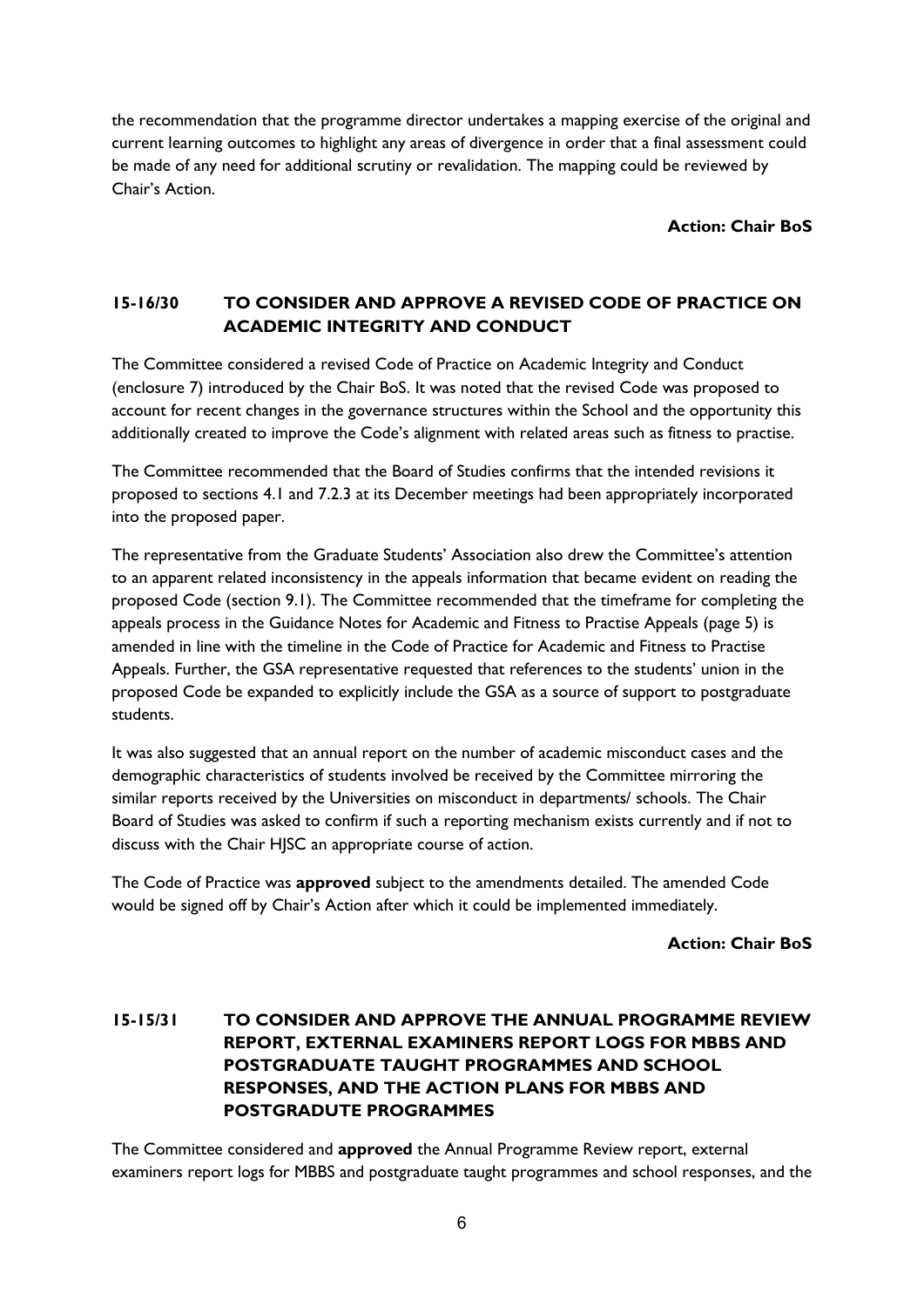action plans for MBBS and postgraduate programmes (enclosures 8a-e). The Committee noted the extensive consultation and detailed drafting of the APR and also the difficulty closely integrating the postgraduate taught provision and actions into the various reports due to the timing of the availability of information, particularly the external examiner reports.

# **15-16/32 TO RECEIVE FOR INFORMATION THE ANNUAL REPORT OF THE HYMS ETHICS COMMITTEE**

The Committee **received** for information the annual report of the HYMS Ethics Committee which has also been submitted to the Ethics Committees of the two Universities (enclosure 9). The Committee noted the brevity of elements of the respective forms to York and Hull and recommends to the Chair of the Ethics Committee that greater explanation should be given in future reports on good practice and strengths identified in submissions to the Committee. Also, that where nothing of note needs reporting in particular sections of the forms an appropriate comment is registered rather than leaving space blank. The Secretary offered to pass on this recommendation to the Chair of the Ethics Committee.

#### **Action: Secretary**

### **15-16/33 DATES OF MEETINGS 2015-16**

- Wednesday 20 April, 10.00am-12.00pm: 1st floor Loxley, Hull / 1st floor meeting room HYMS, York
- Wednesday 20 July, 2.00-4.00pm: 1st floor Loxley, Hull/ 1st floor meeting room HYMS, York

### **ANNEX A: Attendance**

#### **Members**

Professor Alan Speight (Chair, PVC Hull) Professor Gillian Greenway (Hull Senate representative) Professor Trevor Sheldon (Dean of HYMS) Dr Steven Oliver (Chair Board of Studies, HYMS) Professor Jonathan Bennett (for the Chair of Postgraduate Programmes Board, HYMS) Professor Martin Chalkley (York Senate representative) Dr Penny Spikins (York Senate representative) Ms Rasha Ibrahim (Graduate Students' Association)\* Mr Thomas Ron (York University Students' Union)\* Dr Richard Waites (York University Teaching Committee representative)

#### **In attendance:**

Dr Adrian Lee (Secretary, York) Mr John Busby (Chief Operating Officer, HYMS) Dr Andy Brown – up to and including item 7 Professor Ian Watt – up to and including item 7